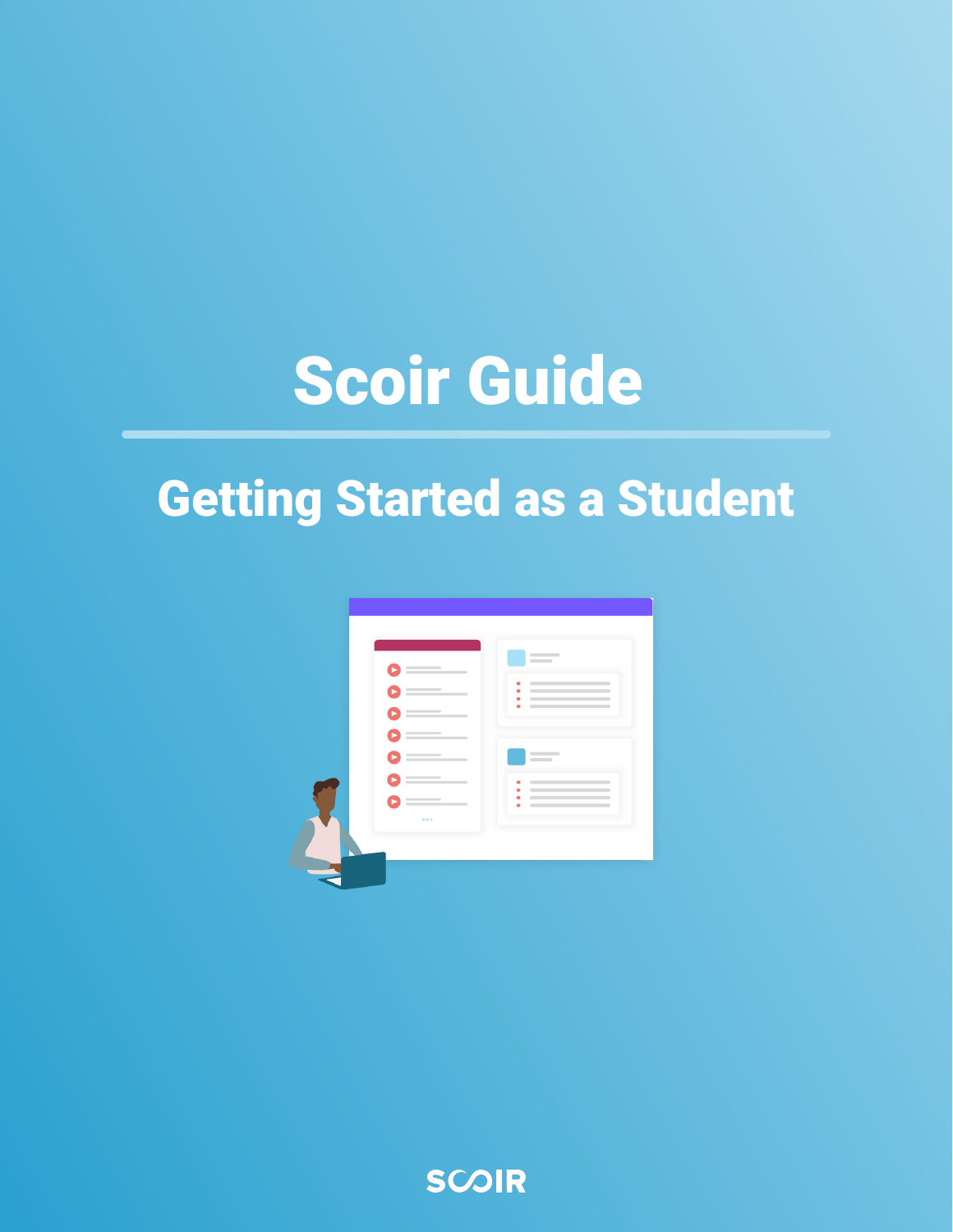### Table of Contents

| • Register Your Account    | 3              |
|----------------------------|----------------|
| • Watch the Overview Video | 4              |
| · Build Your Profile       | 5 <sup>1</sup> |
| · Discover Colleges        | 6              |
| · Build Your List          |                |
| • Understand Applying      | 8              |
| • Explore YouScience       | 9              |
| • Download the Mobile App  | Q              |

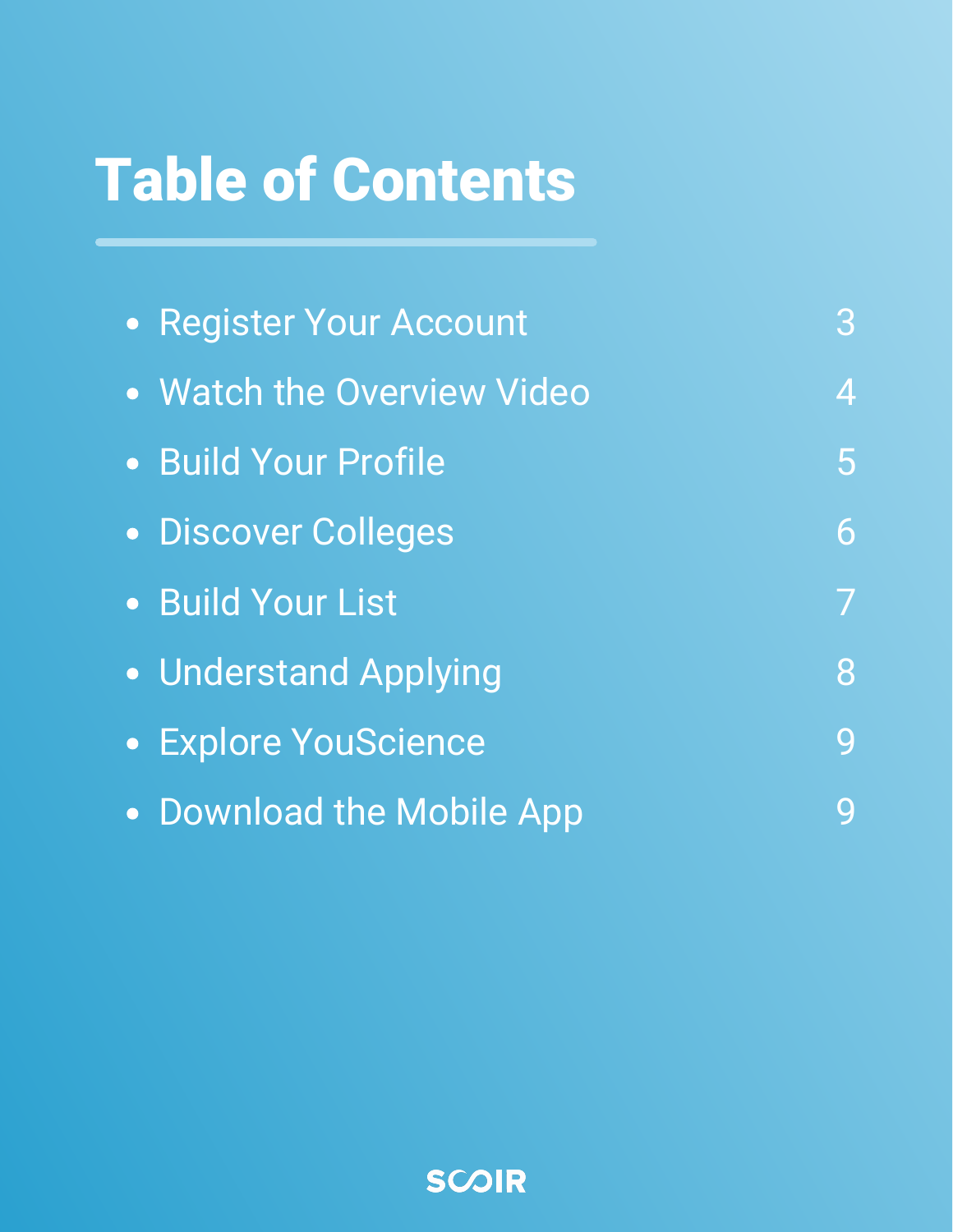### Register Your Account

If you have been invited to join Scoir by your high school, the first thing you will need to do is register your account.

You can register your account either via an email invitation from Scoir or a unique URL posted by your high school.

If you are registering from an email invitation, [watch](https://vimeo.com/511753289) this video[.](https://vimeo.com/511753289)



If you are registering from a URL link, [watch](https://vimeo.com/511768255) this video.



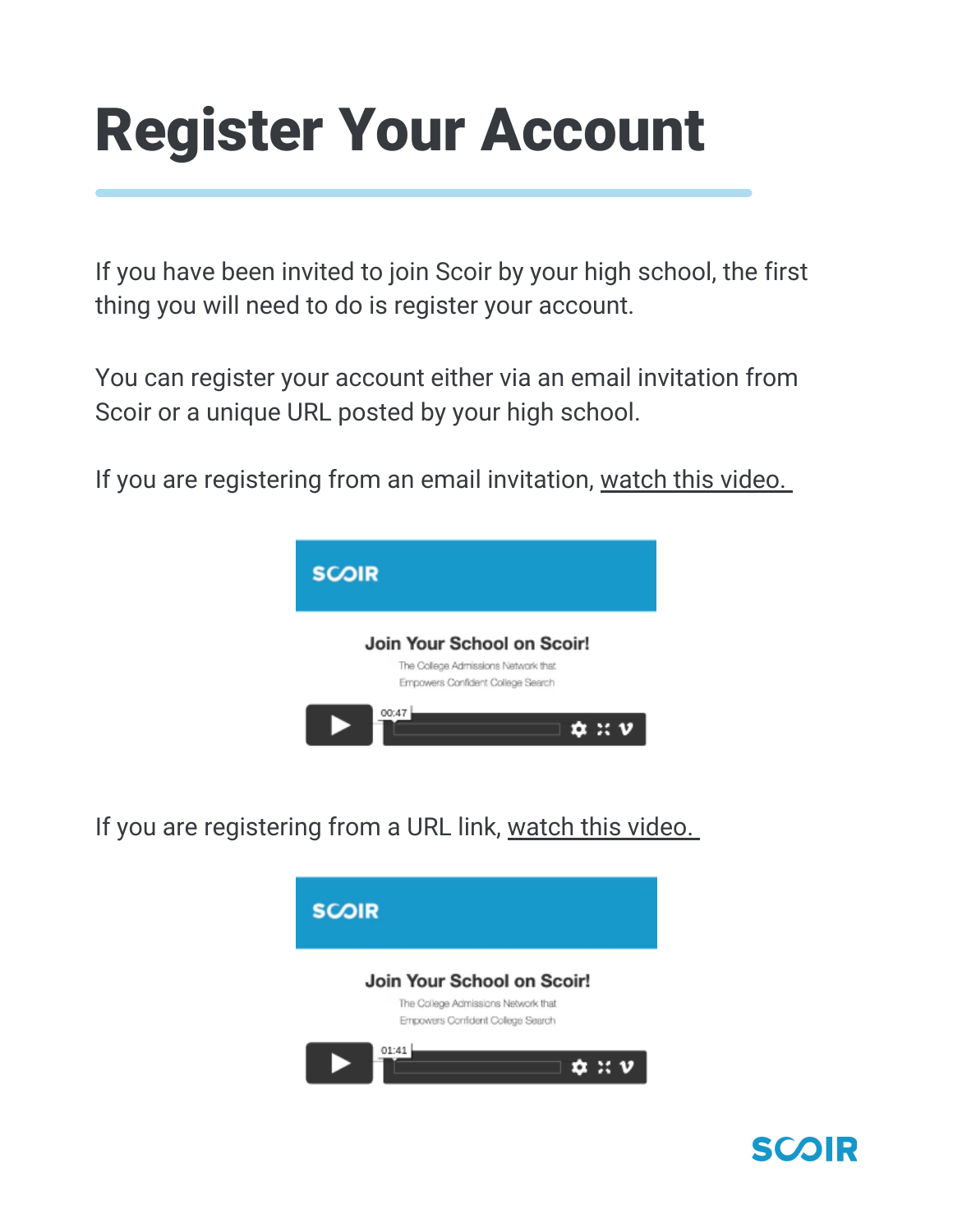## Watch the Overview Video

Before jumping ahead, we suggest taking 10 minutes to watch this overview video. After [familiarizing](https://vimeo.com/642109077) yourself with Scoir's key tools and resources, you should feel confident moving along with the rest of your set up.



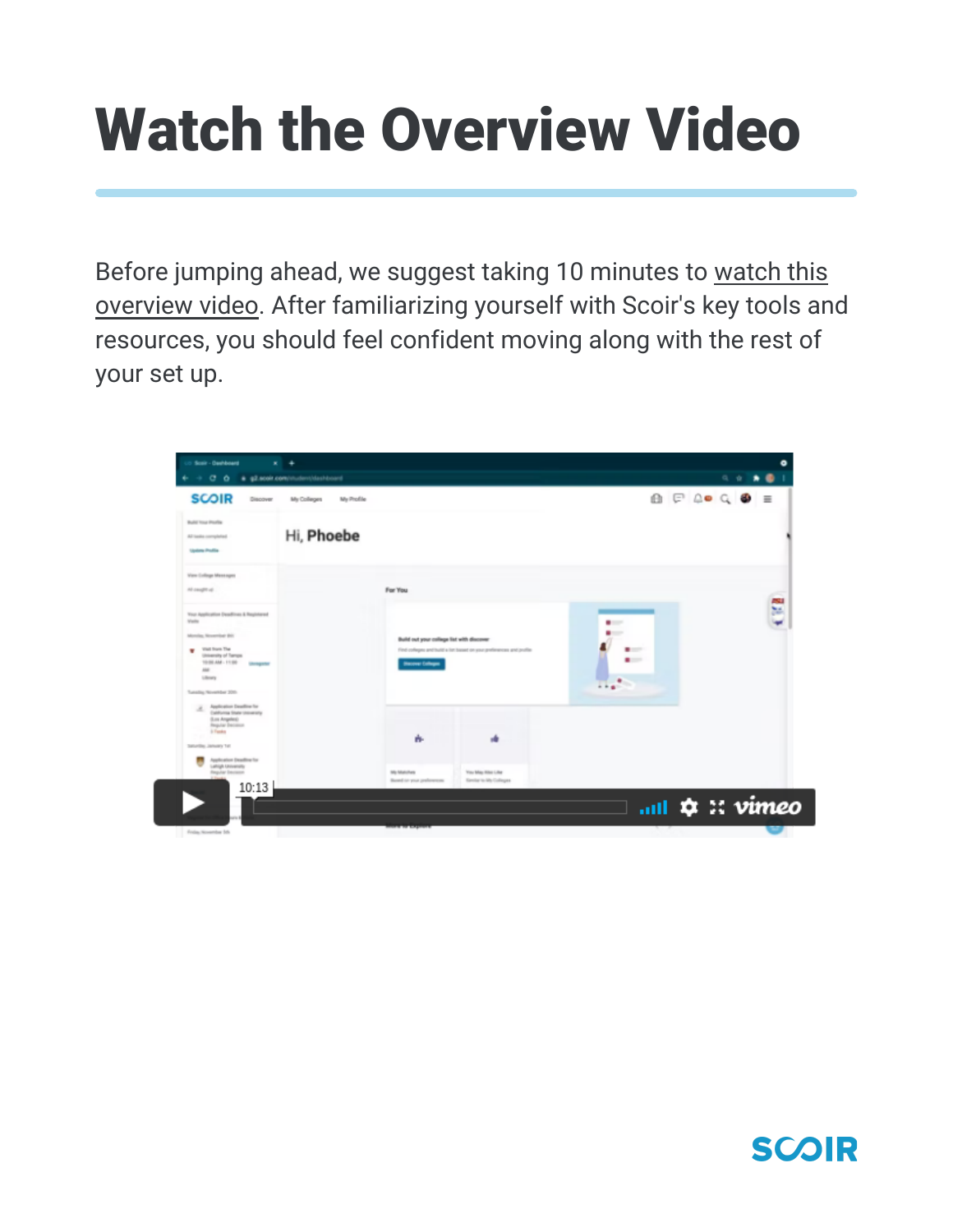## Build Your Profile

#### **To build out your profile, follow these steps:**

- Go to "My [Profile](https://scoir.helpdocs.io/category/gvbxxfu70g-completing-your-profile)" from the top menu
- Make sure your personal details and academic overview are accurate. All of your personal details can be edited by clicking on the blue pencil icon to the right of each category
- 

Add your activities, achievements, and a personal bio

#### **Why is this important?**

This may help you establish an approach to your college applications, remind you what sets you apart from others, and make it easier to transfer information over to your college application.

The more information you enter into Scoir, the better your Counselor will be able to support you throughout the college search process.

#### **Export as a resume!**

Keep this information up-to-date so you can use the Scoir resume [template](https://scoir.helpdocs.io/article/thrcjtnpj9-create-a-resume) when needed!



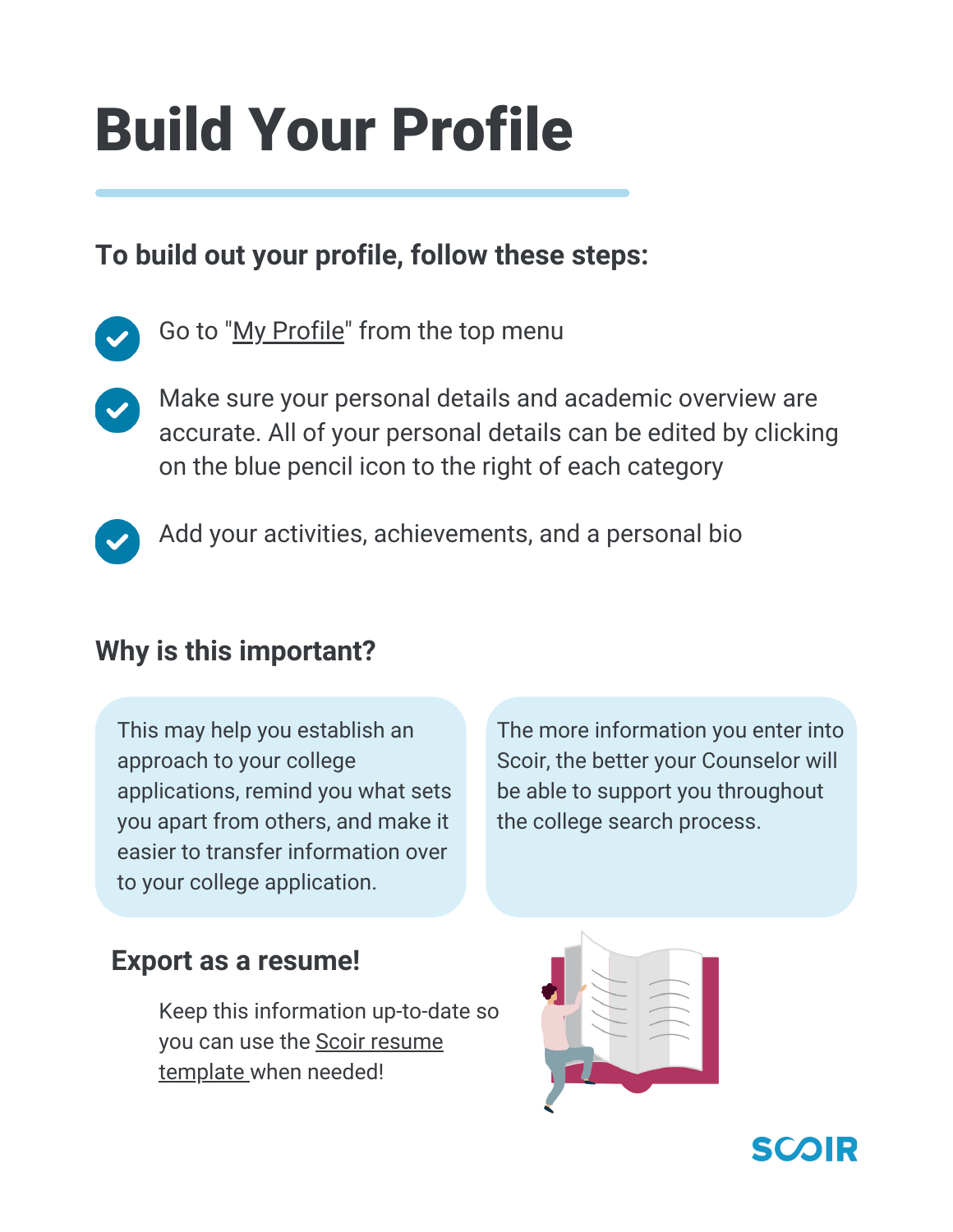### Discover Colleges

#### **To begin searching for colleges, follow these steps:**



Go to the "[Discover"](https://scoir.helpdocs.io/article/51dwlyovnk-for-students-discover-colleges) page and add a few preferences

- Searching for colleges can be done in three ways:
	- My Matches
	- You May Also Like
	- Searching for colleges directly via the search bar

#### **Make the most of Discover**

Explore College Profiles, searching for virtual tours, visits to your school, and other events. Find a school you like? Give it a Follow to save it to My Colleges.

#### **Compare colleges side-by-side**

Don't forget to use Scoir's College [Compare](https://scoir.helpdocs.io/article/dajm72zb3k-college-compare) tool to compare up to 4 colleges side-by-side.

| <b>SCOIR</b>       | _____                                     | <b>fie</b> FA    |
|--------------------|-------------------------------------------|------------------|
| ÷                  | $\overline{\phantom{a}}$                  |                  |
| ŧ<br>$\sim$ $\sim$ |                                           | $\sim$<br>$\sim$ |
| ŧ                  | $\overline{\phantom{a}}$                  |                  |
| ŧ                  | $\sim$ $\sim$ $\sim$ $\sim$ $\sim$ $\sim$ | $\sim$           |
| ٠<br>÷             | $\frac{1}{2}$                             |                  |
| ŧ                  | ______<br>٠                               | œ<br>$\equiv$    |



TIP: By selecting "All Colleges" you will be able to complete an Advanced Search.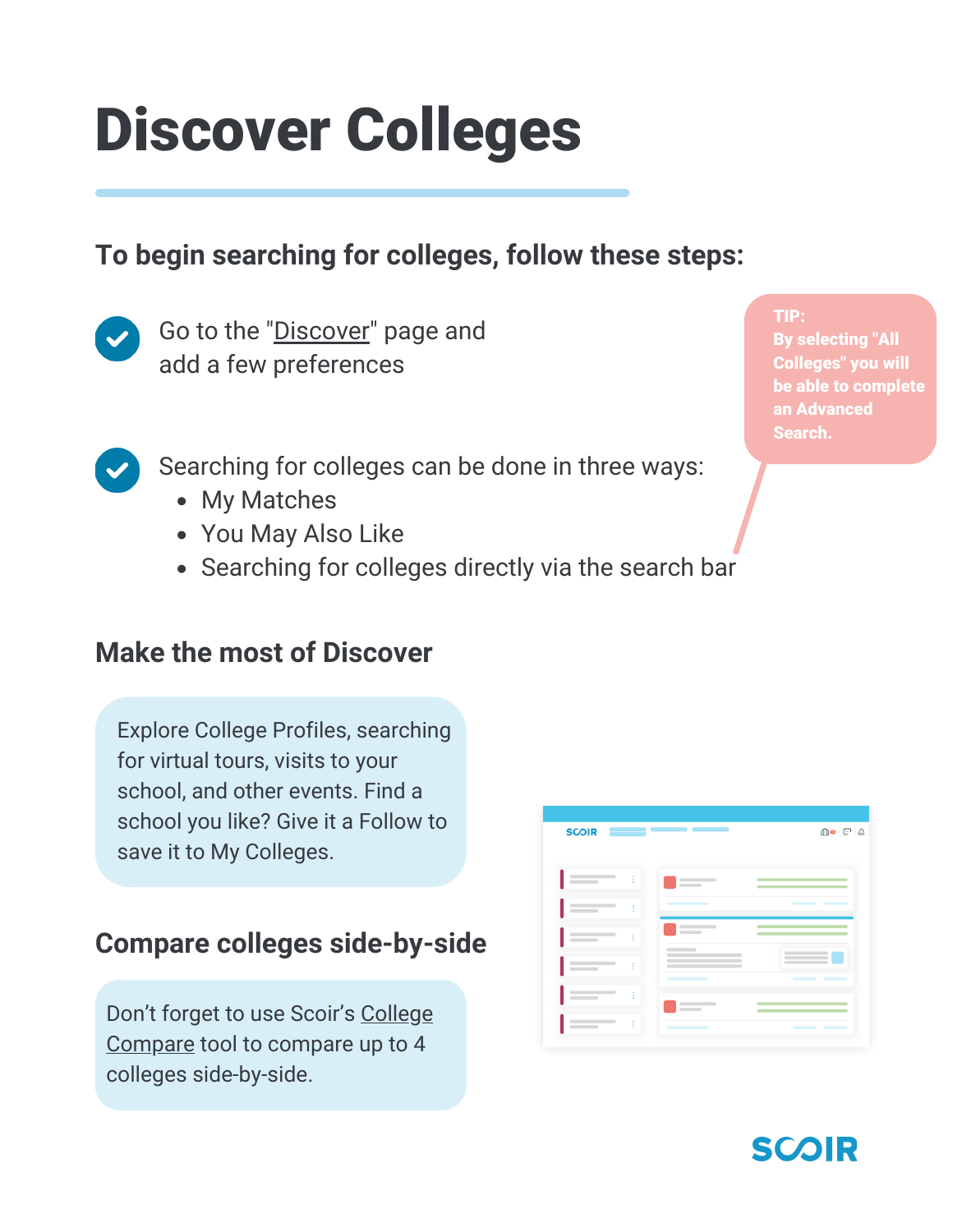## Build Your List

To keep track of colleges that interest you, make sure to follow them and add them to your My [Colleges](https://scoir.helpdocs.io/article/w8ezgqbmu5-for-students-what-following-a-college) list.

You can access this list at any time and also keep track of and review Counselor and Parent college suggestions

#### **Why Follow colleges on Scoir?**

#### **To Receive College Outreach**

Colleges on your Following list can send you messages so you can learn more about them. Not to worry, we do not share any personal information about you, colleges just know you are interested.

#### **When to start Following colleges?**

There's no bad time to start Following colleges in Scoir! We encourage you to update this list regularly as your preferences evolve through high school!

#### **To Receive College Visit Notifications**

Every time a college you are Following schedules a visit with your school via Scoir, you will get a notification. That way, you won't ever miss a visit with the colleges you are interested in!

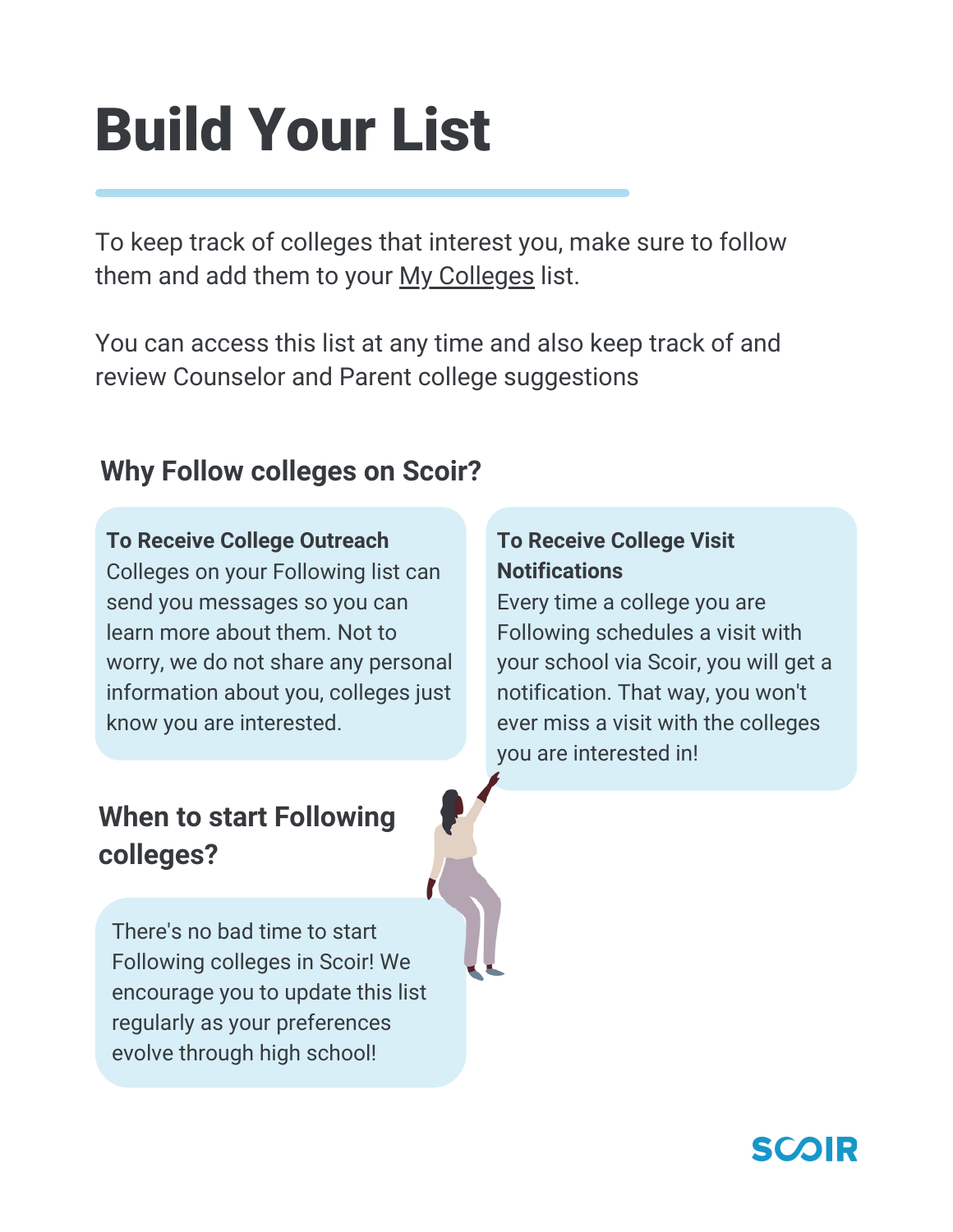# Understand Applying

#### **Learn about the application process on Scoir:**

If your Counselor is using Scoir to send application-related documents to colleges, it's important to [review](https://vimeo.com/407576336) this video which shows how to request teacher recommendations and how to notify your Counselors to send required application documents such as your transcripts to the colleges you are applying to.



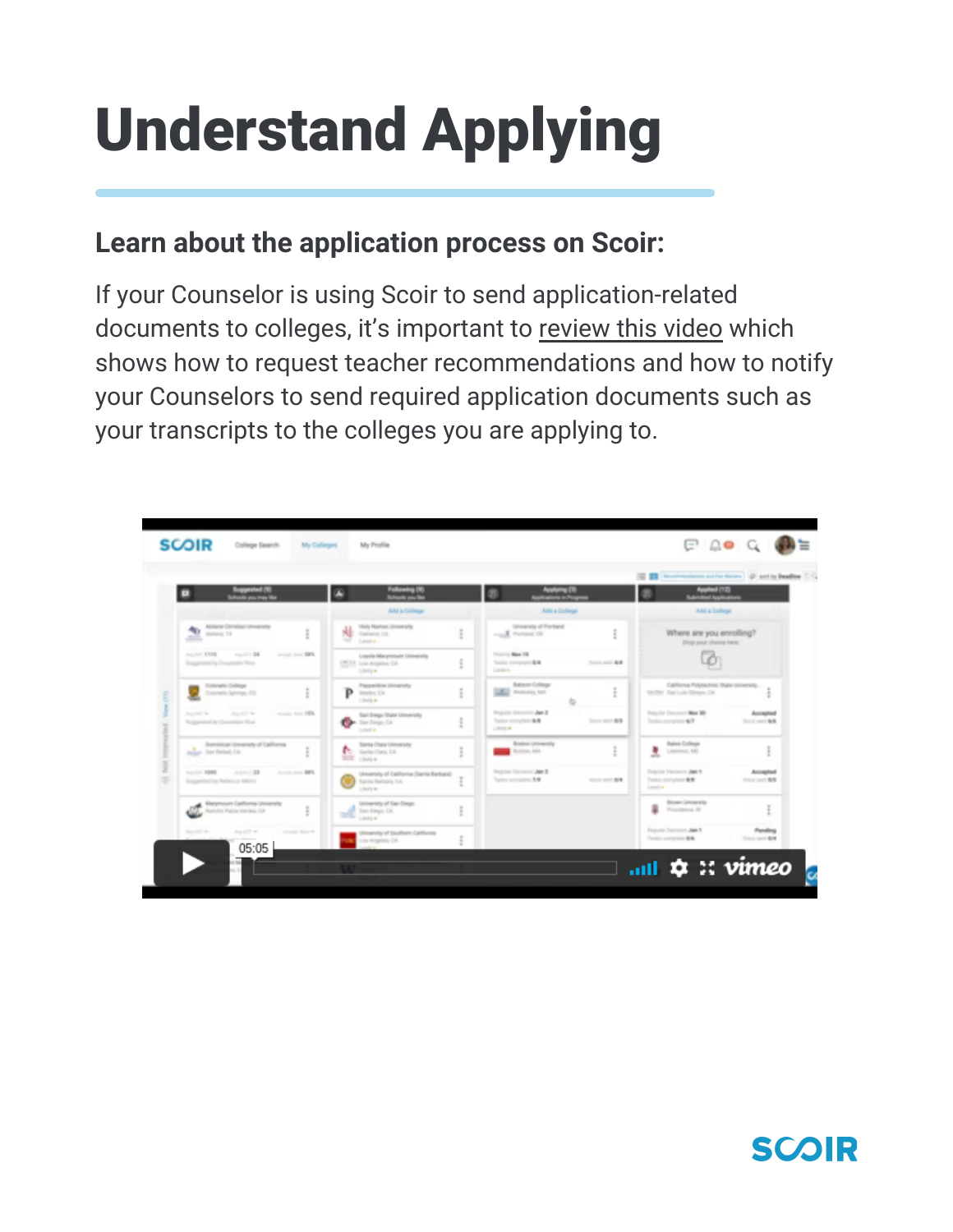### Explore YouScience

#### **Learn about your top aptitudes and suggested career paths.**

Ask your Counselor about [YouScience](https://vimeo.com/408039102/1a6a47b1a4) and when/if they recommend you take YouScience to learn about your top aptitudes and career paths.

### Download the iOS App



Download Scoir's mobile app for iOS



- Once downloaded, sign in using the email address and password of your registered student account.
- Enable Push Notifications to receive important messages from your Counselor and Colleges, and other alerts.